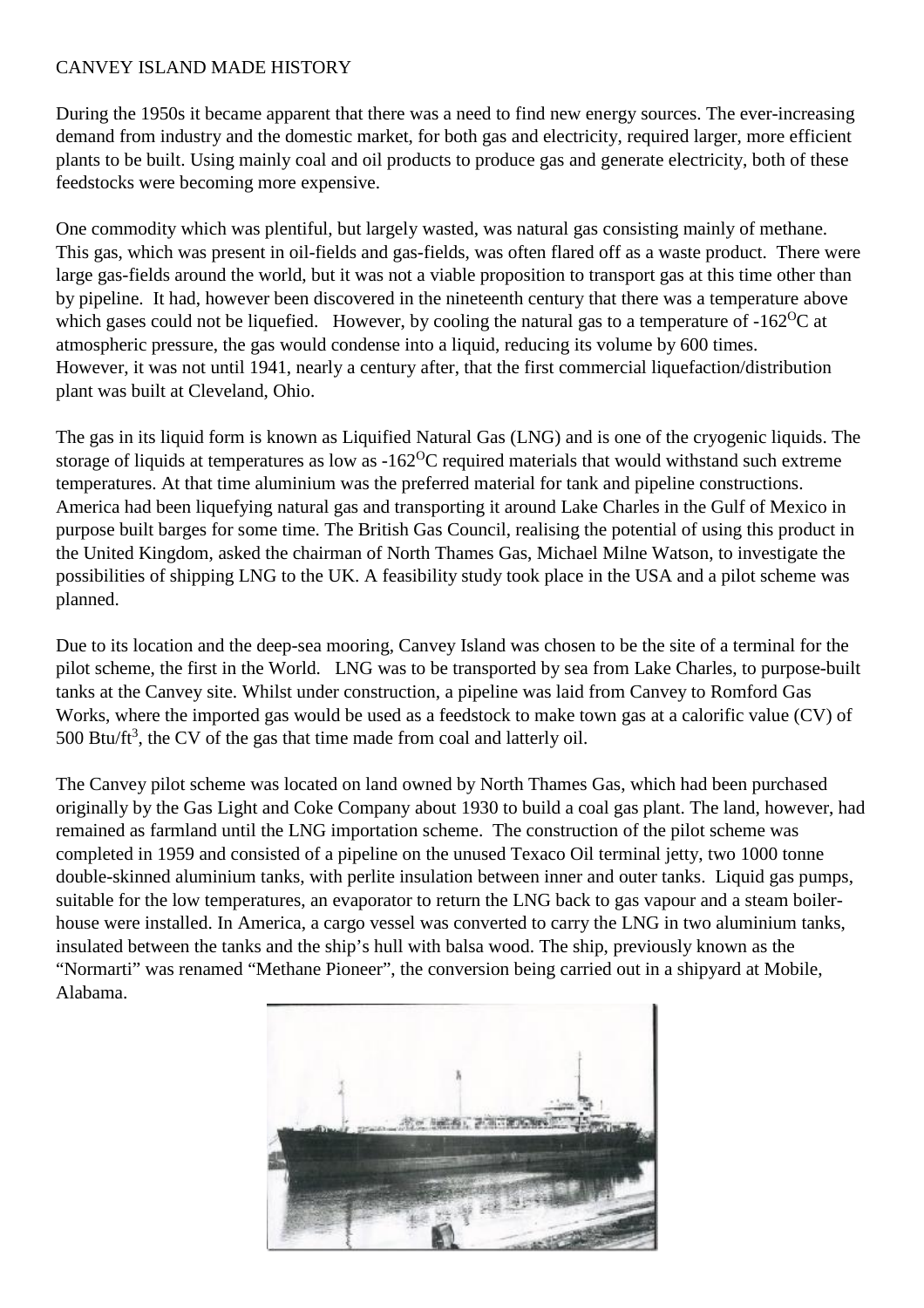During 1959, seven cargoes were transported to the new Canvey LNG terminal. The gas was evaporated and successfully sent to Romford Gas Works. At that time, natural gas from the North Sea had not been discovered in economic quantities. The experiment to transport this coldest of liquids by sea was a success and, with government approval, a contract with Algeria was agreed to import 700,000 tonnes of LNG a year into the UK for use as a feedstock for town gas. In 1962, work started to construct the permanent LNG terminal which consisted of six double-skinned storage tanks, each to contain 4,000 tonnes, of LNG plus two single-skinned LPG (Liquified Petroleum Gas) tanks, a purpose-built jetty, evaporators, generator house and other ancillary equipment. At the same time, at Arzew in Algeria, three 18,000 tonnes above-ground tanks were constructed, and one 18,000 tonne inground tank to store the gas prior to transportation to the UK. The natural gas feeding the liquefaction plant at Arzew came from gas-fields at Hassi R'Mel in the Sahara Desert.

Two purpose-built ships were commissioned to carry the LNG from Arzew to Canvey, these being "Methane Princess" and "Methane Progress" the first being built at Vickers Yard at Barrow in Furness and the second at Harland and Wolfe shipyard in Belfast. At the same time, a pipeline from Canvey to Leeds, was constructed with off-takes to various gas works to convert to town gas, plus a number of chemical companies customers directly as methane for a chemical feedstock. By 1964, the work was completed and on the 12th October of that year, the first 12,000 tonne cargo of LNG arrived at Canvey from Arzew.

The LNG was evaporated in several ways including using sea-water drawn from the Thames. As well as the LNG storage at Canvey, there were two Continuous Catalytic Reforming Plants each designed to make 15 million cubic feet/day of town gas. Before the LNG scheme the reforming plant fuel to make the gas was naphtha supplied by ship and pipelines linking Canvey with the Shell Refinery at Shell Haven, Esso storage at Purfleet and North Thames Gas Board stations at Romford, Bromley and Beckton. After the conversion of households to natural gas, the reforming plants made a lean gas to dilute the Algerian methane, which had a CV of approximately 1300 Btu/ft<sup>3</sup> to be compatible with the North Sea gas at 1035 Btu/ft<sup>3</sup>. The two reforming plants required a large volume of distilled water to make superheated steam for use in the process. To supply this, each plant had a plant built by Aiton & Co. (later taken over by Whessoe which is now part of Samsung C & T) which made distilled water from raw water drawn from the River Thames, heated by waste heat from the plant and flashed under vacuum. Each plant was capable of producing 24,000 gallons per day.



In its heyday, the Canvey Terminal employed approx. 250 personnel, had 6 x 4000 tonne above ground LNG tanks, 4 x 21,000 tonne inground LNG tanks, 2 x 4,000 and 1 x 10,000 tonne LPG tanks, 3 steam boilers, numerous specialist pumps, evaporators, 4 compressor houses, evaporators, large generators to supply the terminal's needs if required, a jetty and 5 large seawater pumps and a liquefaction plant to reliquefy boil off gas from the LNG. There was a large amount of ancillary equipment including the terminal's own fire station with 3 Rolls-Royce driven fire pumps and a fire engine equipped with dry powder.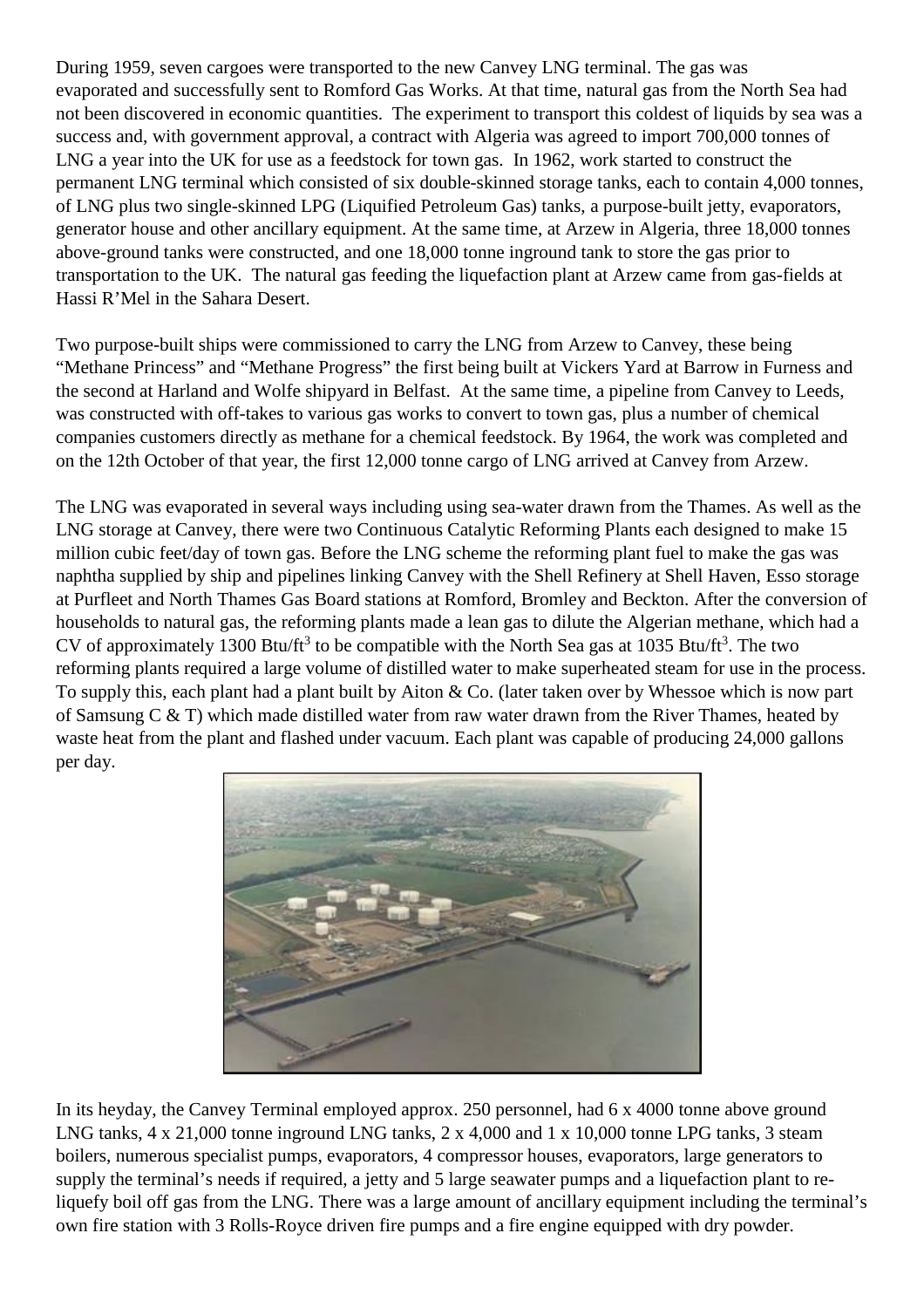

With the discovery of North Sea gas, it was decided to build a high pressure national grid of gas pipelines all over the UK and convert every household and industrial user over to natural gas. Once again Canvey made history by being the first place in the UK to be converted. With the National Grid now in place a new control centre was set up at Hinckley in Leicestershire and Canvey was used to recruit and train personnel, several local people relocating to the centre.

Due to problems with high running costs incurred by the inground tanks it was decided to fill these in, greatly reducing the terminal's storage capacity. The terminal had become a plant only required on line at times of high demand which were becoming fewer due to the milder winters and the availability of LNG storage at other sites. A decision was taken to close the terminal as it was thought that with plentiful supplies of North Sea gas there would be no need to import gas into the UK again in the foreseeable future. (This has since proved wrong and LNG is imported once again into the UK through terminals at Isle of Grain and Milford Haven in Wales). British Gas closed the terminal in 1994 and it was purchased by an LPG operator a couple of years later who converted it to store and distribute LPG. It is currently owned by Calor Gas.

Since Canvey's 1959 experimental project, at the time of writing there are now 26 LNG liquefaction plants in 15 countries around the world with another 7 under construction and 24 more planned. There are also 60 import terminals in 18 countries.

Prepared by Rod Bishop 2010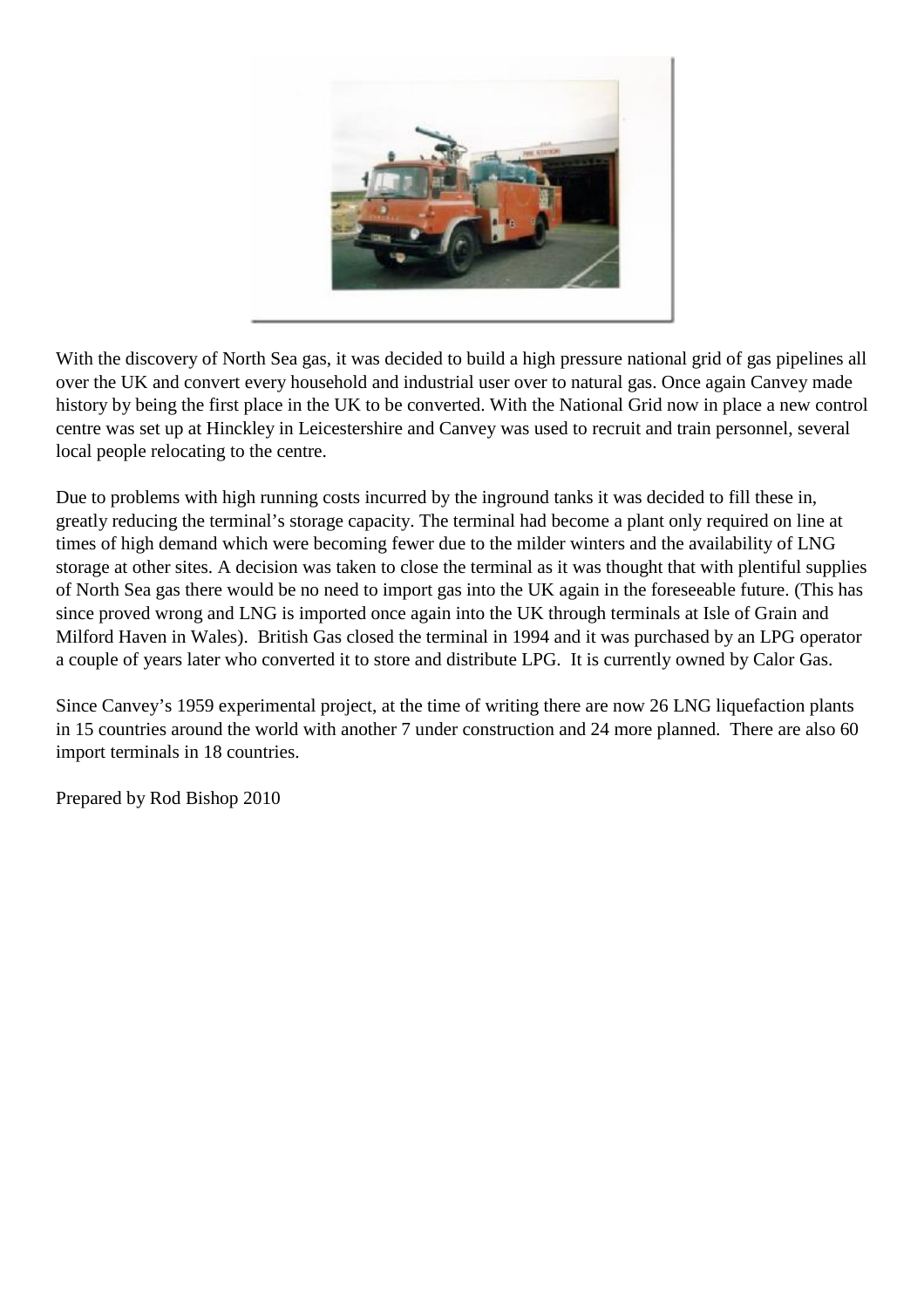## CANVEY METHANE TERMINAL INGROUND TANKS

By the late 1960s the need for more storage capacity of LNG (Liquified Natural Gas) was apparent to ensure reliability of the ever increasing demand for gas in the UK. A decision was made to build four frozen inground tanks at the Canvey terminal, each capable of holding 21,000 tonnes of LNG. The construction was achieved by sinking a series of double pass tubes approx. 130ft.into the ground with the same diameter. This was repeated four times to form the tanks. The tubes were then linked to a brine unit which pumped the refrigerant through the tubes, gradually freezing the ground. The freezing process took a number of months until the desired temperature was achieved. At ground level large concrete ring beams were constructed to form the top of each tank and support the aluminium dome roof that would be put into place once the digging was complete.

The digging commenced and as the ground was frozen a considerable amount of mechanical equipment was used including JCB's, Kango's etc. Working conditions gradually worsened as the holes became deeper due to the freezing conditions and air quality. Air was continuously pumped into the holes and extraction fans were used to remove the exhaust fumes created by the mechanical equipment. During the digging the ground was kept frozen by the brine units to keep the ground stable and free from collapse. The spoil from three of the tanks was continuously removed from the site by a fleet of lorries, some being used to raise the height of Canvey's sea wall, from Canvey Road at Waterside Farm in a westerly direction. Some of the material removed during the excavation was ballast which is part of a seam running through the Thames. This ballast seam would eventually become a problem by forming underground fissures linking all four tanks and creating excessive boil off from the LNG when the level reached the ballast seam. The spoil from the fourth tank was retained on site in case it was required later.

Whilst the digging continued, the roof framework was being constructed in a building on site by a company called Hamilton Roofs. The huge frames would eventually be lifted into place by giant gantry cranes running on railway tracks. Once the digging was complete the floor area was covered with concrete slabs. The roof frames were now lifted into place and work began fixing the aluminium plates and insulation to the frames. Each tank had two submersible pumps installed which would feed booster pumps that were sited at ground level that pump the gas once evaporated into the National Grid. Once the tanks were completed they were filled with LNG at  $-162^{\circ}$ C and potentially increased the terminal's capacity from 24,000 tonnes to 108,000 tonnes.

However, it became apparent the tanks could not be used to their full capacity because of excessive boil off problems caused by the fissures in the ground which raised the temperature of the liquid. There were also problems with ground movement which required constant realignment of the pipe work. It also became apparent there was a problem with permafrost which was spreading. It was feared this would affect the piles supporting the above ground tanks and the sea wall at the terminal boundary. To counteract this, double pass pipes to form a radiator were sunk into the ground and a warm solution was pumped round which stopped any further growth of the permafrost. A constant check was carried out on the subsoil temperature using bore holes and, contrary to the belief of many local residents, the permafrost never came anywhere near the terminal's boundary. The radiator system was kept on for several years after the tanks were decommissioned, to shrink the permafrost.

Due to the problems and the ever-increasing cost of maintaining the tanks, a decision was made to decommission them. This was a huge undertaking as the tanks had to be completely emptied of the LNG, then purged with nitrogen to inert the voids before infilling could start. Preparations for the decommissioning took a number of months. This included building a temporary jetty on Scars Elbow with a conveyor belt running via an underpass under the main terminal road to an area adjacent to the inground tanks. Dredgers operating on a continuous basis brought in sand dredged from the Maplins to form a spoil heap with sufficient material to fill all four holes. At the same time the two original 1,000 tonne tanks used for the terminal pilot scheme were recommissioned to build up a stock of liquid nitrogen ready for the purge. Due to the large volume required, (which had to be delivered by road tanker), to supplement a shortfall in the UK supplies were brought in from the continent.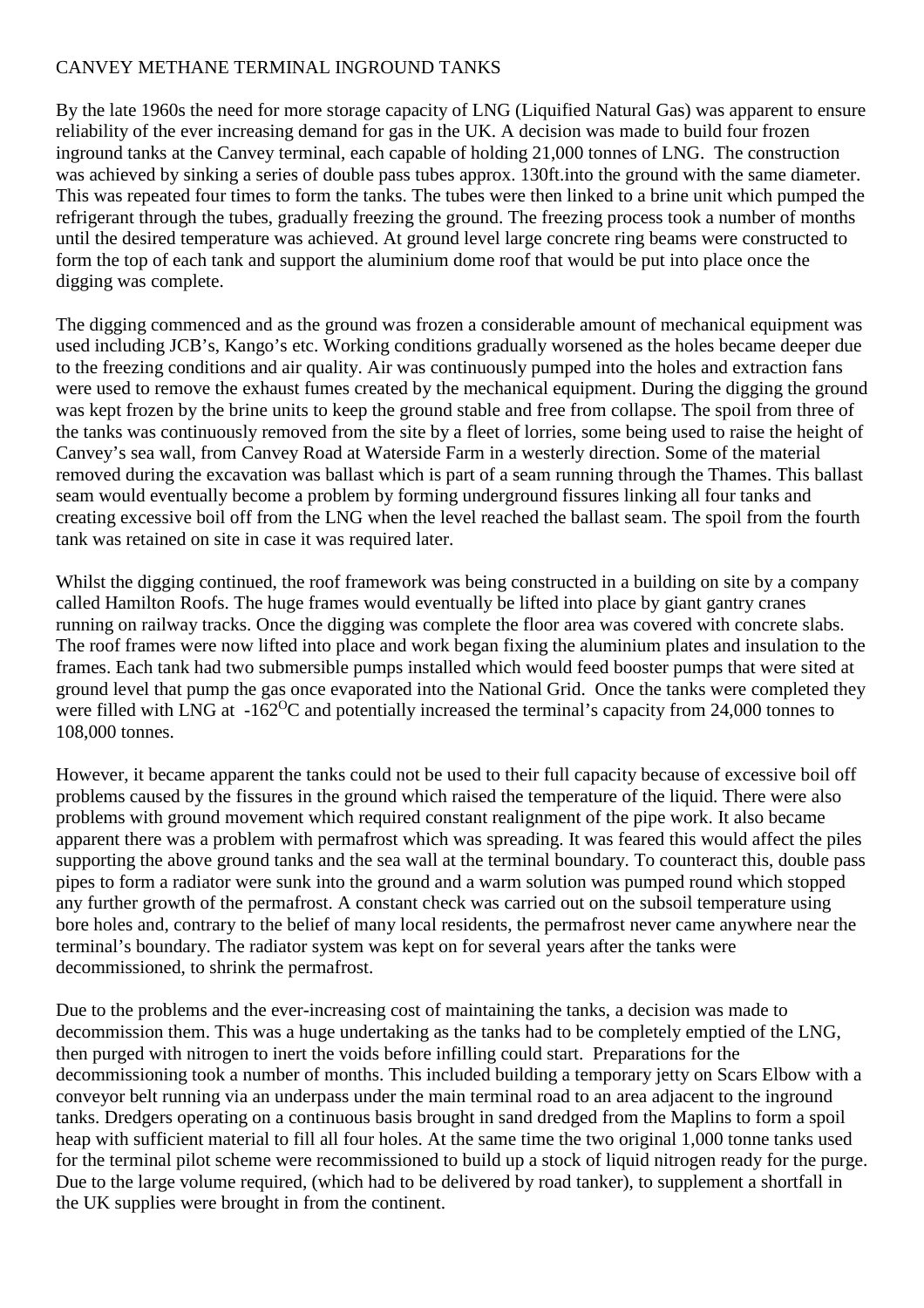Huge gantries were erected running on railway tracks and fitted with nitrogen purge system and gas monitor equipment to be used whist the infill was in progress. Although the tanks would be purged prior to the infilling it was realised there could still be pockets of gas in the fissures running between the tanks so it was imperative there should not be any source of ignition.

Finally, with everything in place, the infill started and was a complete success thanks to the expertise of the British Gas engineers and McAlpine the contractors who built the tanks in 1969 and thirteen years later had filled them in. The spoil left on site from the original was now used to top off the sand infill. All that remains today are four mounds of grass covered earth. I feel, had the tanks been lined with aluminium like the above ground tanks a lot of the problems encountered would have been avoided. As a point of interest, a similar inground tank as Canvey's was constructed at Arzew in Algeria. This was a success due to the different type of ground and lasted until 2006, when it was successfully decommissioned and filled in. Two of Canvey's old British Gas personnel were consulted by the company carrying out the decommissioning on the methods to safely carry out this work.

Prepared by Rod Bishop 2010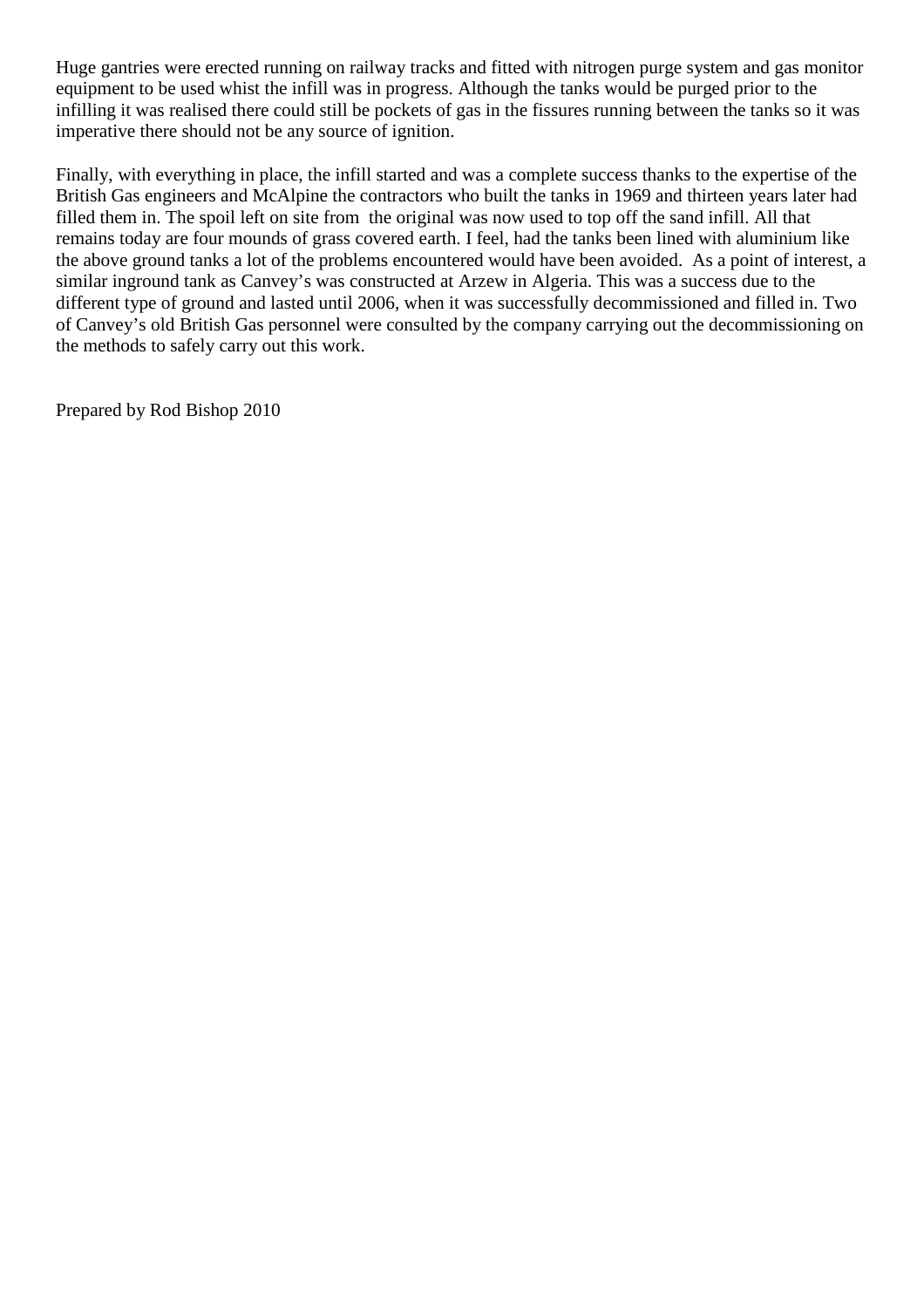## THE NIGHT THE RIVER THAMES CAUGHT FIRE

This is my memory of the night the river caught light on 26th July 1970. I was on night shift at the Canvey Methane Terminal, working at the time on the reforming plants, when the incident occurred. Myself and five other plant personnel were sitting around a table in the control room when, all of a sudden, a door at one end of the room burst open and the Senior Shift Engineer ran through, passing us, calling out in a voice you could hardly hear, FIRE! FIRE! FIRE!. (he had run from his office in the main control room some 100 yards away after being alerted to the unfolding incident). He went out of the door at the other end of the room with several us following to find out what was going on. We followed him up on to the top of the reforming plant, about 60ft high where it became quite apparent what the problem was.

Looking towards Coryton the river was alight together with the most recently built Mobil Oil jetty. We immediately went back to ground level and ran out our fire equipment in case the fire spread to our plant. The operators on the LNG side of the plant had already been running out fire equipment and starting the fire pumps. Whilst doing this the Essex Fire Brigade arrived on our site to assist. Once our equipment was laid out, I went back up on the reforming plant roof, where the night was lit up by flames from the sea and lights from fire engines which were now at our next door neighbours, London & Coastal, Regent Oil and the Lobstersmack Pub. In the river fire tugs were spraying the flames whilst others were towing a ship off the London Coastal jetty to the safety of the far side of the river. The smell of oil fumes filled the air, and this was to remain for quite a few days whilst a clean up operation was carried out along the shore line.

Once the fire was out, information via the emergency services started to filter through what had caused the incident. A ship called the Monte Ulia, travelling towards Tilbury had veered into the Mobile Oil Jetty where a ship was discharging a cargo of crude oil, severing the pipeline, sending oil cascading into the river and catching light from the sparks made by the ship's hull grinding against the metal structure of the jetty.



The ship also struck two barges - lighters which were full of spirit, anchored in the mouth of Holehaven Creek. These were waiting to be towed for use up the river. One of these was alight with some of the spilt crude oil. They broke adrift and the tide took them towards the London Coastal jetty. Fortunately, two of Canvey's retained firemen, seeing potential danger, commandeered a rowing boat and boarding the barge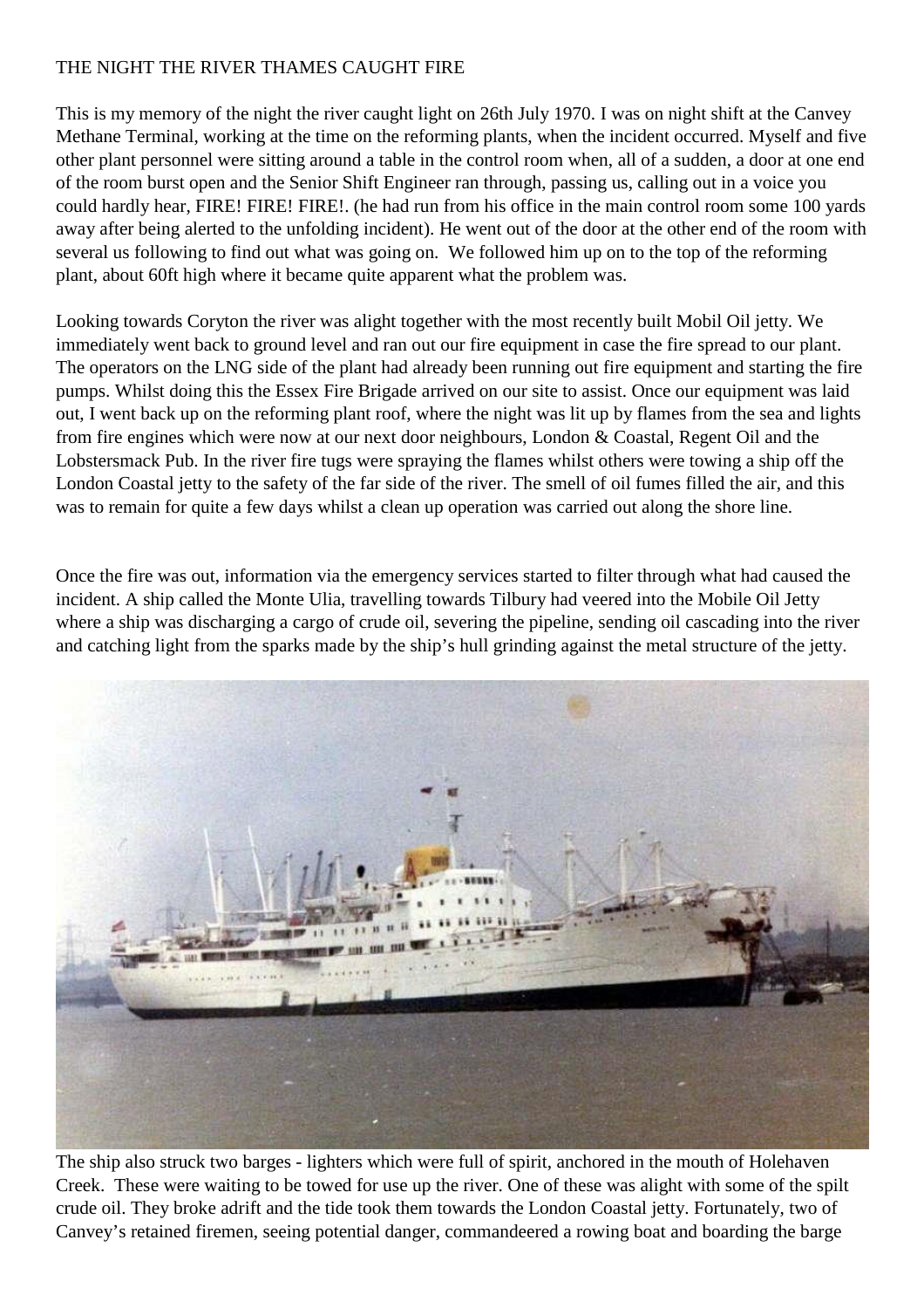extinguished the fire. I believe they were George Blackwell and Geoff Barsby Senior. If they had not done this, the incident may have been far worse as the pipelines on the London Coastal jetty were full of spirit from the ship that had been discharging there and could well have caused a chain reaction affecting us all.

I have often wondered if the two firemen knew what was in the barges at the time, as the usual ones anchored at the entrance to the Haven were rubbish barges waiting to be towed around to Pitsea Tip. After being relieved by the day shift I, together with some of my colleagues, went to have a look at the ship that had caused this " Night To Remember" The Monte Ulia had run aground in the mouth of Holehaven Creek and did not seem to be too badly damaged, considering the havoc it had caused.

Rod Bishop